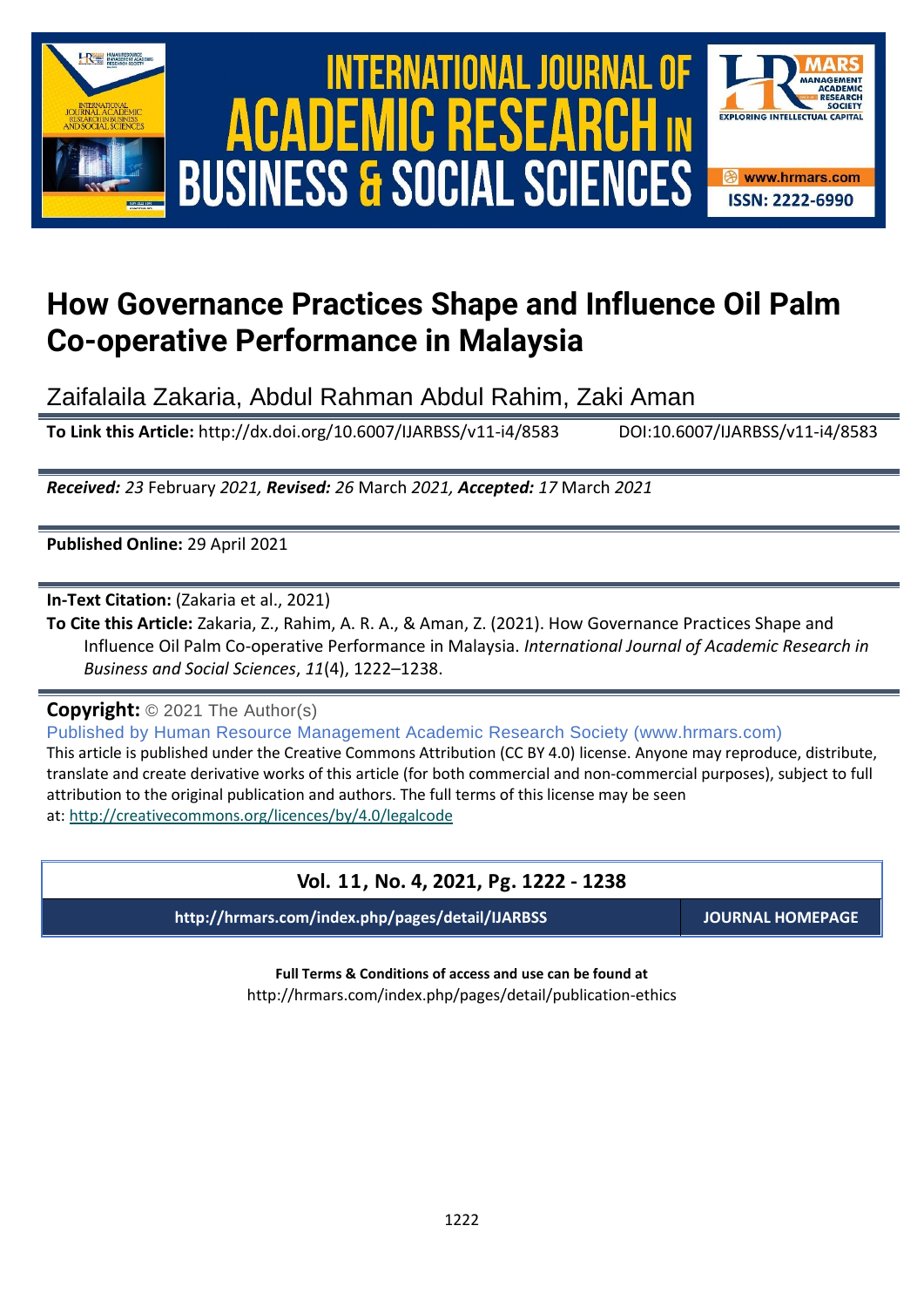

# **How Governance Practices Shape and Influence Oil Palm Co-operative Performance in Malaysia**

Zaifalaila Zakaria

Faculty of Business and Management, Universiti Teknologi MARA, Shah Alam, Malaysia Email: zaifalaila@outlook.my

# Abdul Rahman Abdul Rahim

Arshad Ayub Graduate Business School, Universiti Teknologi MARA, Shah Alam, Malaysia Email: aman@uitm.edu.my

# Zaki Aman

Malaysian Palm Oil Board, Bangi, Malaysia Email: zaki@mpob.gov.my

# **Abstract**

Governance practices (GP) depict various conceptual designs, yet there are still limited investigations on how GP can influence the performance of the co-operatives. This signified that the most excellent practices from corporate governance literature might not be relevant to co-operatives because they have dual-pronged economic and social objectives for their members. In the case of the Malaysian palm oil sector, the independent oil palm smallholders or growers are encouraged to establish a co-operative to manage their farms and economic activities while finding a solution to the local community's contemporary conundrums. However, the oil palm smallholders are often neglected in the palm oil sector's complex value chain due to the remoteness of smallholders from farm knowledge and training infrastructure, and poor farm management. Realising these challenges, the oil palm cooperatives need to implement a comprehensive GP to manage their agricultural activities. Consequently, this study aims to examine the GP as a second-order construct to predict the performance of oil palm co-operatives. Data was obtained from board members of oil palm co-operatives and then analysed using partial least squares structural equation modelling (PLS-SEM). As per our findings, GP is validated as a second-order construct comprised of three crucial dimensions, namely, responsibility, management, and audit and control. Further, the results confirmed that GP had a positive and significant influence on co-operative performance. The contribution of this study is to guide the policymakers and co-operatives' managers to implement the palatable GP that will lead to greater performance of the cooperatives.

**Keywords:** Oil Palm Co-Operatives, Co-Operative Governance Practices, Co-Operative Performance, Confirmatory Composite Analysis, Pls-Sem, Malaysia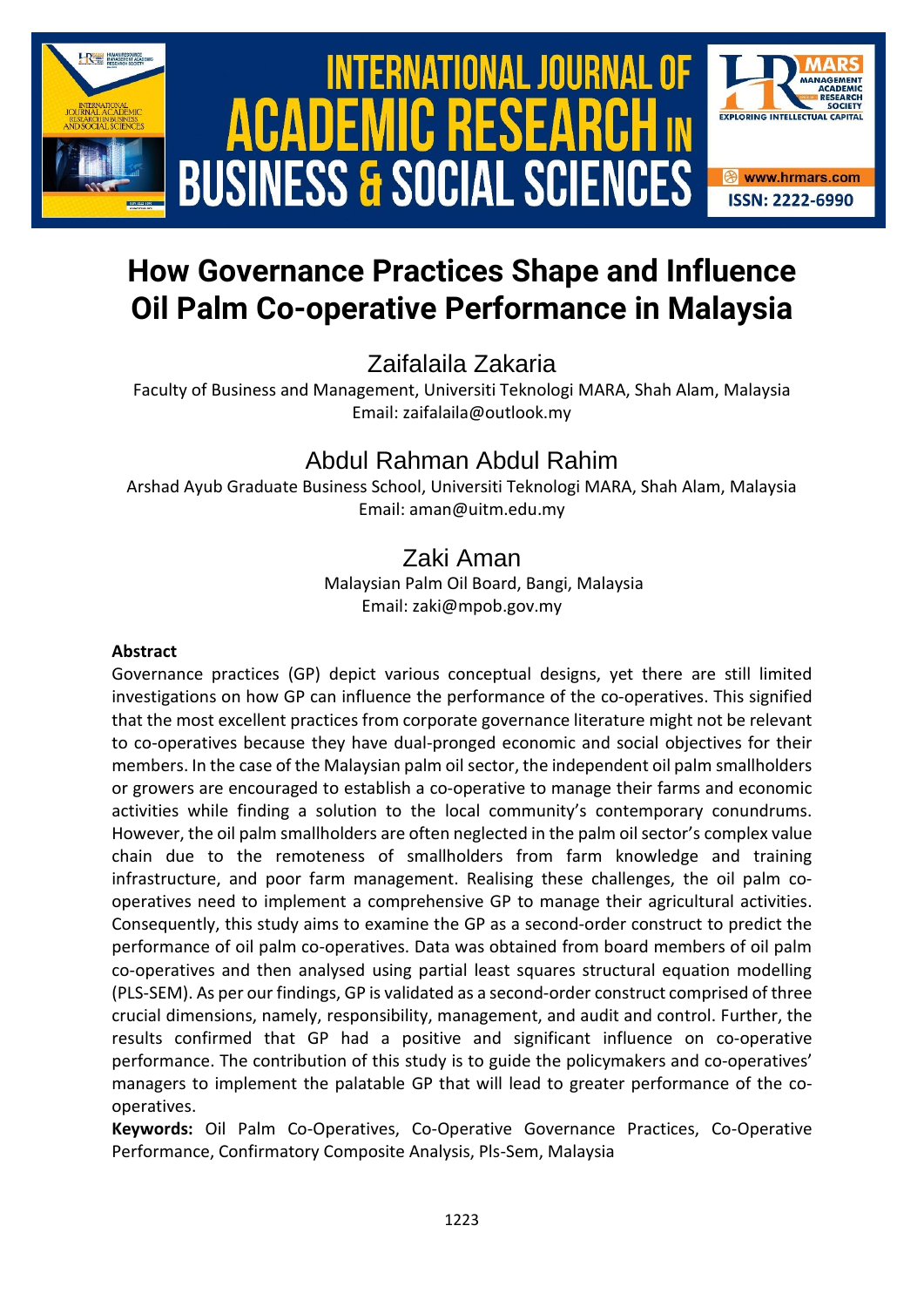#### **Introduction**

The debate on the performance of the co-operatives as an outcome variable, especially in the agricultural sector, has attracted fast-growing attention, given their socio-economic importance and prime mover for rural development (Arcas-Lario et al., 2014; Grashuis & Su, 2019). However, empirical evidence on agricultural co-operative performance and its governance has been remained relatively limited compared to other forms of business entity (Benos et al., 2018; Grashuis & Su, 2019). The plausible argument is that co-operative has a unique democratically controlled and voluntarily joint member-owned-and-governed business. Nevertheless, the significant roles of co-operatives are recognised, enhancing the well-being of the vulnerable community, and providing support tailored to their needs.

A plethora of literature endorses the sentiment that implementing sound governance practices (GP) is crucial given their dual-pronged objectives to achieve profitability while satisfying their members' needs (Grashuis, 2018; Grashuis & Su, 2019; Kyazze et al., 2017). As supported by several studies (Achim et al., 2015; Bozec & Dia, 2015; Halim et al., 2017; Korent et al., 2014; Sharma & Khanna, 2014), their results have signified a positive and significant relationship between GP and business performance, and thus recognising the importance of GP in sustaining co-operative performance. However, co-operative sector performance and growth in Malaysia are still dubious, indicating the lack of holistic GP, which hinder cooperative's longevity and performance (Khan et al., 2016; Maslinawati et al., 2013; Nurhazani et al., 2016; Saleh & Hamzah, 2017).

Notwithstanding vast literature pertaining to diverse types of co-operatives, we limit our analysis to the GP and oil palm co-operative performance. This is because oil palm cooperatives have significant roles in improving the income of smallholders and reducing ruralurban disparities (Begum et al., 2018; Zakaria et al., 2019). Furthermore, the government urges oil palm smallholders to establish a co-operative that is crucial to help them in response to the global sustainability challenges and economic uncertainties.

Therefore, this study's objective is twofold. First, to validate GP as a second-order construct and second, to examine the relationship between GP and performance in the context of oil palm co-operatives. This study has theoretical and practical contributions. The theoretical contribution is to enrich the literature on co-operative governance by suggesting a cooperative GP as a second-order construct by integrating three dimensions of GP using the confirmatory composite analysis (CCA) method. The practical contribution is to identify the palatable GP that influence the exceptional performance of oil palm co-operatives in Malaysia.

This study consists of six sections. After the brief introduction, the second section commences with a review of the literature and previous studies on conceptualisation and the relationship between GP and co-operative performance. The third section elucidates further on the methodology and results from the data analysis. Subsequently, the fourth section provides a discussion regarding the hypothesised relationship between GP and co-operative performance in the context of oil palm co-operatives. The fifth section postulates the theoretical and practical implications of this study. Finally, the main limitations and recommendation for future studies are drawn.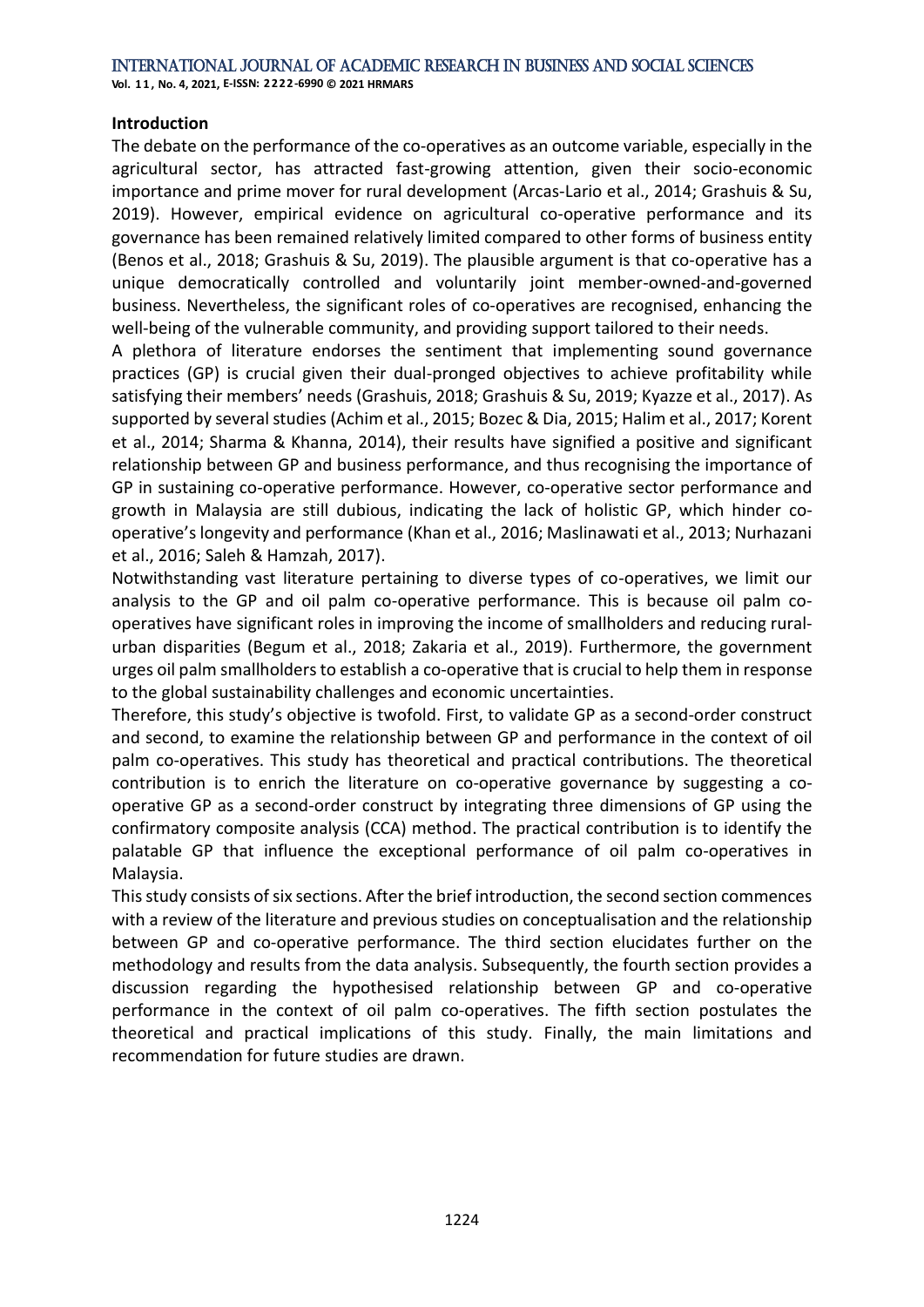**Vol. 1 1 , No. 4, 2021, E-ISSN: 2222-6990 © 2021 HRMARS**

# **The Conceptualisation of Co-operative Performance and Governance Practices (GP) and Hypotheses Development**

### **Co-operative Performance**

In this section, several studies from across the globe concerning the performance of the cooperatives are evaluated and deliberated. The financial indicator is the most widely used to assess co-operative performance, namely liquidity, liability and profitability (Martins & Lucato, 2018). Echoing the similar sentiment, previous studies (Aini et al., 2014; Franken & Cook, 2015; Hafizah Hammad Ahmad Khan et al., 2016; Martins & Lucato, 2018; Ni Ketut, 2016; Sallehhuddin et al., 2017) on co-operative performance have frequently used revenue determined from the financial statement and standard financial ratio. However, it is found that most co-operatives made losses due to the absence of financial statements for auditing that indicate poor GP in a co-operative in Swaziland (Masuku et al., 2016).

Furthermore, it is argued that co-operative performance measurement based upon efficiency (profit/financial resources) measures does not seem adequate to estimate co-operative performance. For example, non-financial measures also reflect co-operative performance, such as community investment, customer satisfaction, level of employee retention, and shareholders' satisfaction (Shamsuddin et al., 2018). This concurred with the importance of integrating non-financial measures into the design of performance measurement to monitor co-operatives' operations (Masuku et al., 2016; Sallehhuddin et al., 2017). Thus, for this study, we suggest measurement of co-operative performance should reflect its business operation and its members' needs, which refers to both financial and non-financial indicators.

# **Co-operative Governance Practices (GP)**

Concerning co-operatives GP, its structure consists of a member council, a board of directors, and a management team in accomplishing its members' needs and profitability (Birchall, 2017). For conceptualisation of co-operative GP, the dimensions consist of the representative system, expert system and balanced system suggested by Birchall (2017) were referred to as a starting point. As the works of Birchall (2017) was derived from the context of GP in large co-operatives mostly located in western countries, such as Fonterra from New Zealand and Mondragon from Spain, adjustments were made in order to portray the GP in the Malaysian co-operative sector better. These adjustments were made based on content validity and review of co-operatives literature to capture GP as a second-order construct (Åberg et al., 2019; Nurhazani et al., 2016; Willems et al., 2012). For example, Willems et al. (2012) proposed five subdimensions of governance quality. Inspired from the study by Nurhazani et al. (2016), GP scale and dimension is conceptualised according to three dimensions; (i) responsibility of the board members, (ii) oversight over the co-operative's management and (iii) auditing and control mechanisms, as exhibited in Table 1. Along these lines of reasonings, cooperative GP is operationalised as a second-order construct, given the multiple conceptual perspectives and interdependency dimensions that it comprises (Jarvis et al., 2003). For this present study, we propose the three dimensions because they are more relevant to the oil palm co-operatives in optimising their oil palm production while meeting their members' social needs (Ador, Siwar, and Ghazali, 2016; Shaufique, 2017).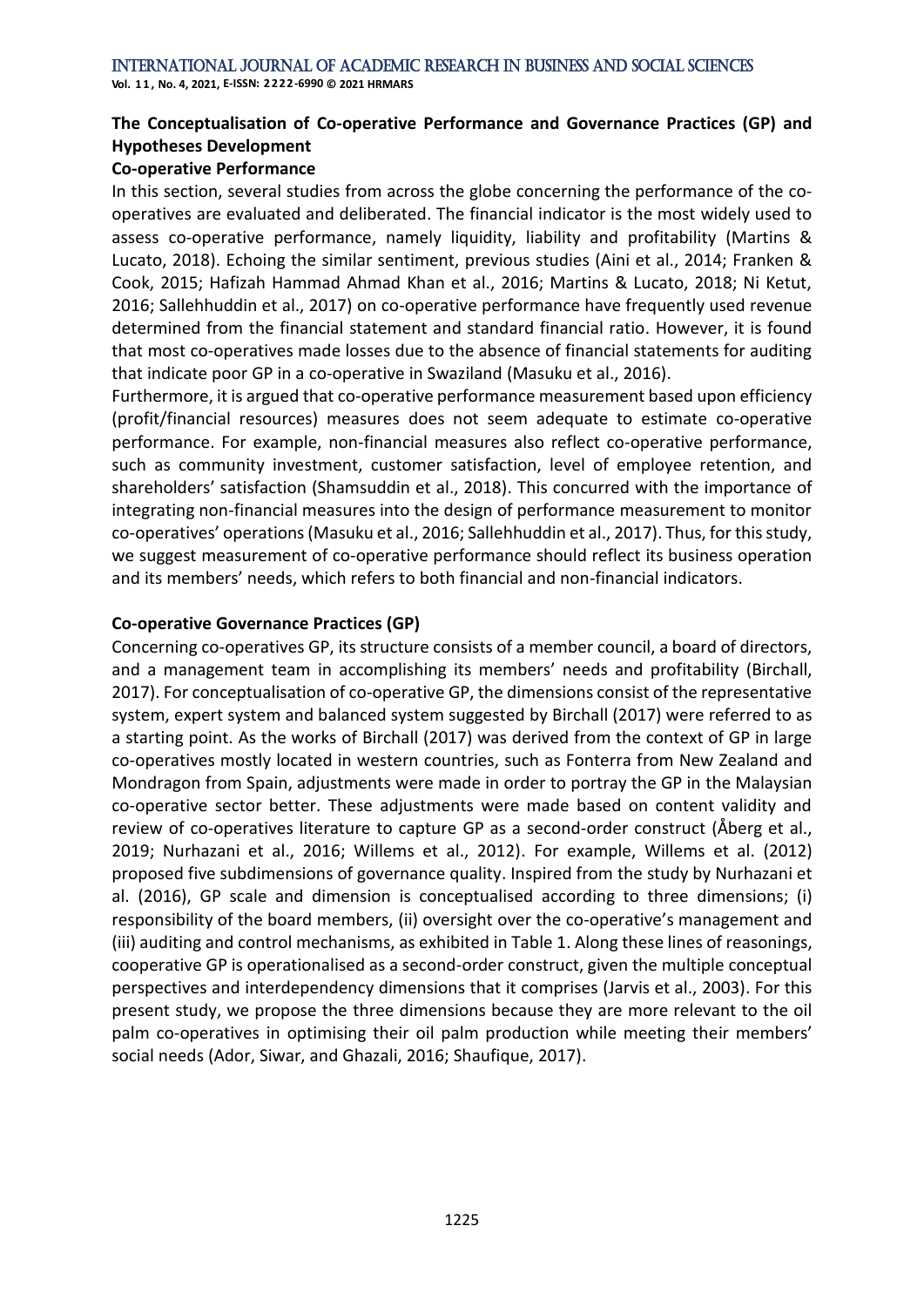**Vol. 1 1 , No. 4, 2021, E-ISSN: 2222-6990 © 2021 HRMARS**

#### **Table 1**

| The conceptualisation of the co-operative governance practices (GP) |                                                                   |  |  |  |  |
|---------------------------------------------------------------------|-------------------------------------------------------------------|--|--|--|--|
| Constructs<br>and                                                   | Definitions                                                       |  |  |  |  |
| dimensions                                                          |                                                                   |  |  |  |  |
| Co-operative                                                        | Situations or mechanisms of control and regulation within a       |  |  |  |  |
| Governance<br><b>Practices</b>                                      | particular system, group or organisation (Leviten-Reid &          |  |  |  |  |
| (GP)                                                                | Fairbairn, 2011).                                                 |  |  |  |  |
| Responsibility                                                      | The roles of board members in ensuring that policies and          |  |  |  |  |
| (RES)                                                               | practices are effectively managed.                                |  |  |  |  |
| Management                                                          | Oversight of the co-operative strategic management and            |  |  |  |  |
| (MAN)                                                               | financial affairs by the board members.                           |  |  |  |  |
| Auditing<br>and<br>control                                          | Implementation of independent evaluations by external and         |  |  |  |  |
| (AUD)                                                               | internal audits to ensure that check and balance exist in the co- |  |  |  |  |
|                                                                     | operative.                                                        |  |  |  |  |

Source: Adapted from Malaysia Co-operative Governance Guidelines (2015) and Nurhazani et al. (2016)

## **Hypotheses Development**

In tandem with the agency theory standpoint, it denotes that better controls, and improved transparency in GP should influence business performance. For instance, it is concluded that GP would influence the establishment of the Risk Management Committee so that the company's risks can be minimised, which resulted in the superior business performance (Halim et al., 2017). Additionally, by analysing data from 293 co-operatives in Uganda, Kyazze et al. (2017) revealed a significant and positive relationship between monitoring rights, innovation and non-financial performance. However, it is found that the relationship between the ratification of management decisions, policy compliance and non-financial performance was not statistically significant. Their findings thus demonstrated that the variance of GP implied the different effects on performance.

Interestingly, previous empirical works (Franken & Cook, 2019; Ghosh & Ansari, 2018; Sallehhuddin et al., 2017) have demonstrated a significant positive relationship between GP and board member characteristics (size, diversity, composition, experience, knowledge, training attendance) and co-operative performance. In line with the hypothetical cooperative structure, it is postulated that a smaller board size will lead to higher co-operative performance (Franken & Cook, 2013, 2019; Ghosh & Ansari, 2018). Additionally, it is revealed that board member motivation (board authority, function, board quality and skills) signified a positive and significant effect on co-operative performance (Chareonwongsak, 2017).

Enunciating opposite view is Aini et al. (2014) that implied a negative relationship between GP and co-operative performance in Malaysia. Moreover, the inconsistent relationships between board structure, diversity, process, and co-operative performance are found based on survey and accounting data on agricultural co-operatives in the US (Franken & Cook, 2013). This warrants further attention, given that evidence of a causal relationship between cooperative GP and performance has been ambiguous as most empirical works portray agricultural co-operatives as a complex business organisation (Grashuis & Su, 2019).

Intrigued by their inconsistent findings, GP should be put in place, as co-operatives can better consider their members' interests while progressing towards greater co-operative performance. Consequently, co-operative GP will be tested in this present study as a predictor that contributes to the co-operative performance, as suggested by Kyazze et al. (2017), who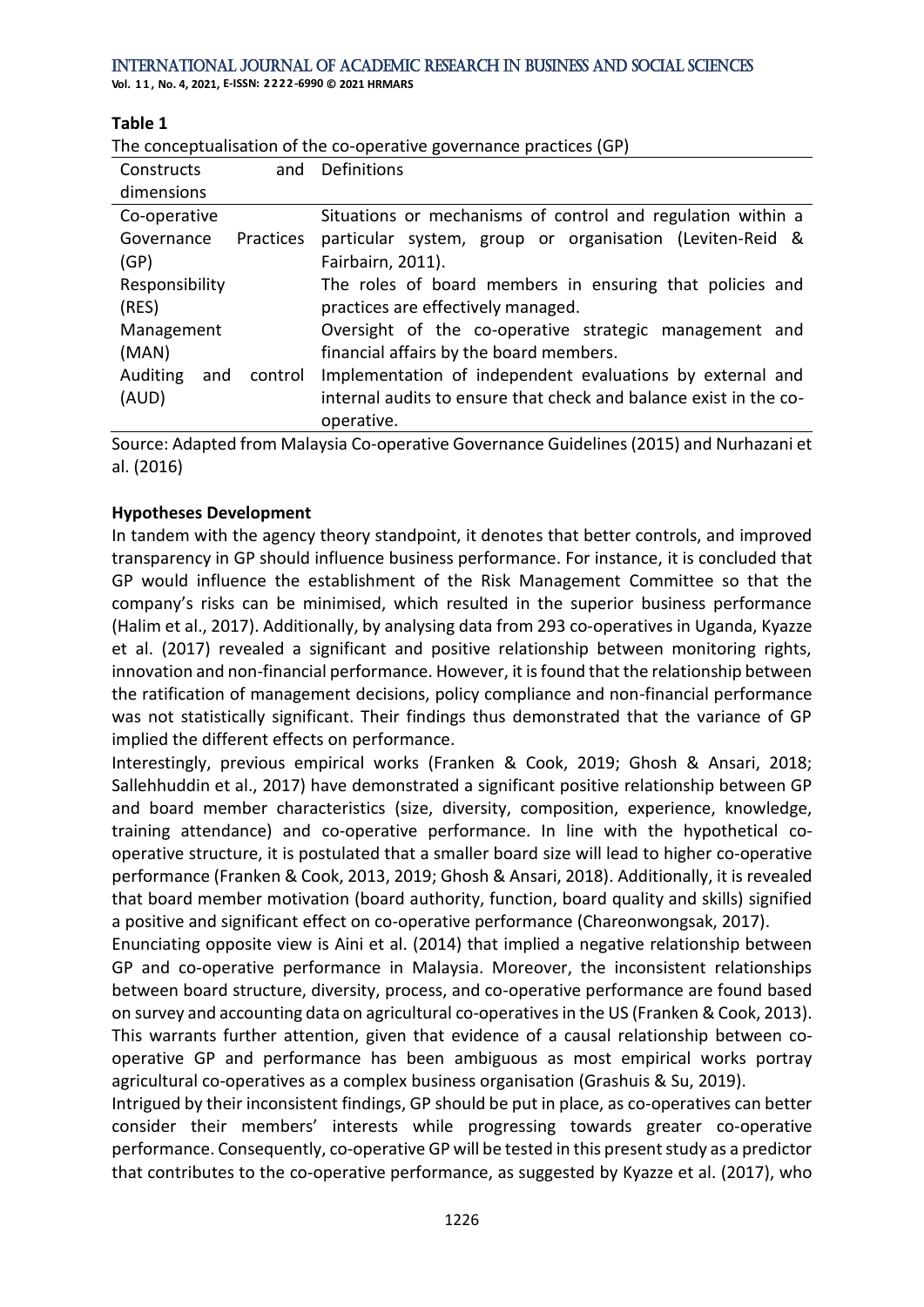**Vol. 1 1 , No. 4, 2021, E-ISSN: 2222-6990 © 2021 HRMARS**

explicated that co-operative governance should be strengthened since it is the catalysts for the co-operative movement. Thus, the following hypotheses are proposed:

- **H1.** GP is a second-order construct, whereby GP dimensions have a strong positive correlation with each other.
- **H2.** There is a significant and positive relationship between GP and co-operative performance.
- **H2a.** There is a significant and positive relationship between responsibility dimension of GP and co-operative performance.
- **H2b.** There is a significant and positive relationship between management dimension of GP and co-operative performance.
- **H2c.** There is a significant and positive relationship between auditing and control dimension of GP and co-operative performance.

# **Methodology**

#### **Data Collection Procedure**

This study used a purposive sampling technique. The purposive sampling technique has been applied in previous co-operative studies in Malaysia (Sallehhuddin et al., 2017; Yacob et al., 2018). Hence, the selection of oil palm co-operatives and each oil palm co-operatives' board members as the sample is according to specific characteristics. The two characteristics concerning the board members; first, they should hold the board member position such as advisor, chairman, secretary, or ordinary board members; and second, they should acknowledge the implementation of co-operative GP and have the ability to provide an opinion about co-operative performance and palm oil sector. Building upon the critical roles and responsibilities of the co-operative board members, their perceptions upon the variables would be used for this study because they are considered to be the persons with the most comprehensive knowledge as well as being responsible for the success of the co-operatives (Kari & Othman, 2008; Maslinawati et al., 2013). We have determinedly selected the Sustainable Oil Palm Growers Co-operatives (SOPGC) for data analysis as SOPGC is a cooperative specialised in oil palm cultivation and production.

We used Cohen's power tables that suggest the 76 cases would be required as a minimum sample size by assuming a medium effect size, a power of 0.80 and alpha level of 0.05 (Cohen, 1988). A list of SOPGC is obtained from the Malaysian Palm Oil Board (MPOB), and all SOPGC were selected to avoid sampling bias. Thus, this study's sample size is 252 respondents, considering four board members would be selected from every SOPGC, which exceeded the minimum number of participants necessary to test the proposed model. A total of 252 questionnaires were sent between November and December 2020 to inquire about board members' perception regarding each construct. A total of 190 completed questionnaires were returned, producing a 75.4% response rate.

#### **Design and Measures**

Likert-type scale responses ranged from '1: totally disagree' to '5: totally agree' for the GP and co-operative performance construct are applied in this study. Regarding the GP scale and dimension, items are drawn and improved from the Malaysian Co-operatives Governance Guideline (2015) and Nurhazani et al. (2016) to measure GP in this research. Concerning cooperative performance construct, it is operationalised based on financial and non-financial parameters (product quality and productivity or yield) that are relevant in the context of oil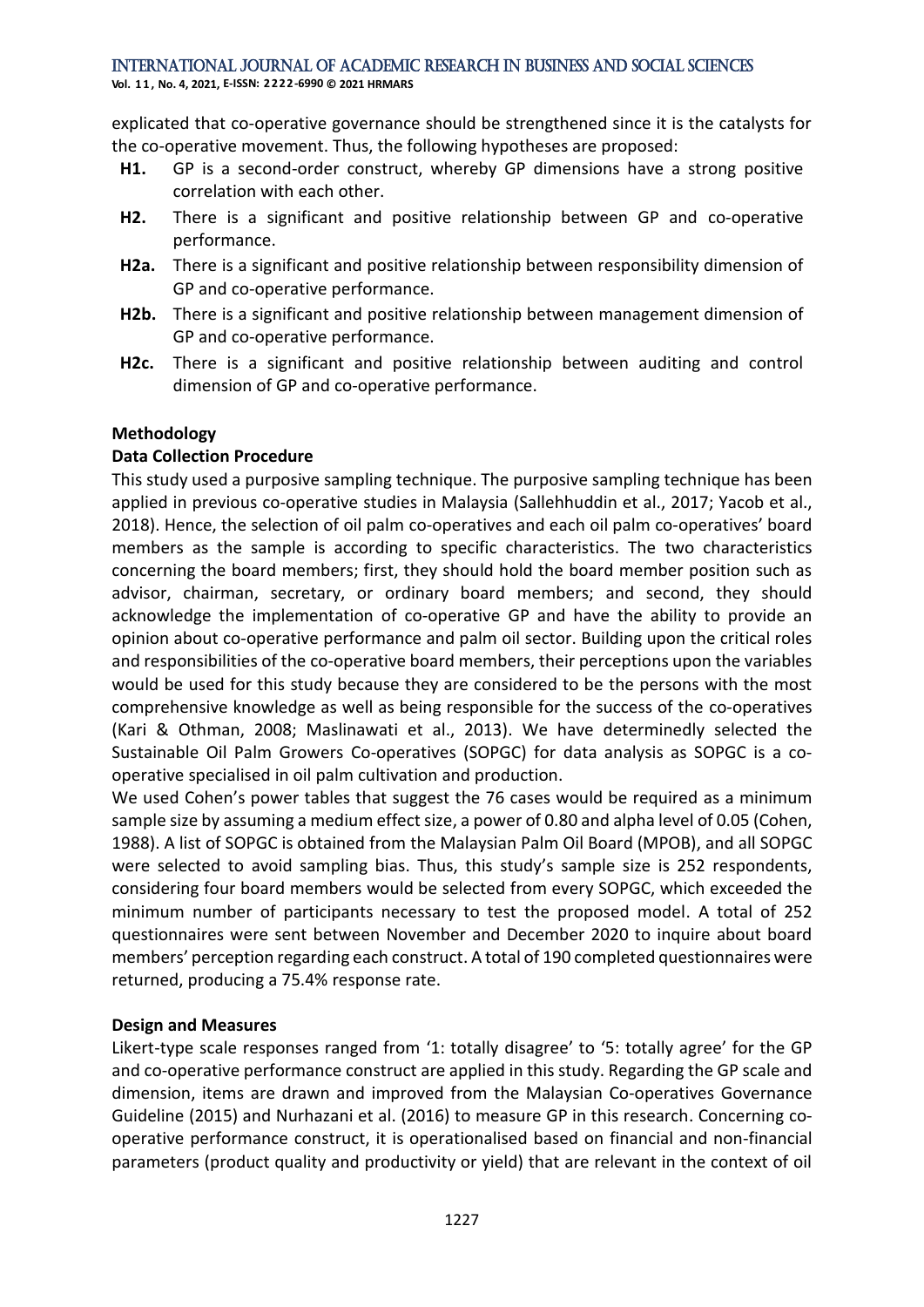**Vol. 1 1 , No. 4, 2021, E-ISSN: 2222-6990 © 2021 HRMARS**

palm co-operatives (Hafizah Hammad Ahmad Khan et al., 2016; Masuku et al., 2016). Table 2 shows the items used to measure the GP and co-operative performance construct.

Furthermore, a panel of five experts have reviewed the questionnaire for content validity. Additionally, a pilot test was conducted upon the 30 board members of co-operatives to ensure the questionnaire's clarity and understandability. These respondents were not included in the final survey. The pilot test confirmed that the questionnaire is reasonable and that all the board members have no difficulty answering it. The feedbacks from content validity and pilot test only involved minor phrasings on statements which were then used for the actual survey.

## **Results and Data Analysis Data Screening and Analysis**

We employs PLS-SEM to analyse the research model relationships using SmartPLS 3.2.8 software as it allows a researcher to balance explanation and prediction and its superior capability to assess a small sample size (Hair et al., 2019). Next, the data was initially screened with missing value analysis and signified that the missing values occurred randomly. During the data entry stage, we have identified that missing values of each item not exceeding 5% for each construct and used the mean of each item involved to fill the missing data (Hair et al., 2017). For this case, the responses were retained because the mean was used during the analysis in exchange. Next, we removed four questionnaires due to suspicious respondents' response patterns. Therefore, only 186 responses or 73.4%, were suitable for the next analysis. Concerning sample profile, almost one-third of the respondents were between the ages of 56 and 65, 18% were aged between 36 and 45, and 21% were aged between 46 and 55. The majority of the respondents held a position as an ordinary board member (57%), while 15% were secretary, and 16% were the chairman of the oil palm co-operatives. The next data analysis follows the two procedures. First, the measurement model was evaluated. Second, the estimation of the structural model was performed for hypotheses testing.

# **Measurement Model Assessment**

For the measurement model assessment, convergent validity, internal consistency reliability, and discriminant validity were analysed. Regarding convergent validity, each item's outer loading should be higher than 0.7, and the average variance extracted (AVE) of each construct should be above 0.5. However, the outer loading less than 0.7 should also be remained when the AVE for a certain construct has achieved the threshold value of 0.5 (Hair et al., 2017). As shown in Table 2, all items were retained, given that the AVE values of all constructs ranged from 0.578 to 0.727 had exceeded more than 0.5, indicating that convergent validity was achieved. Concerning internal consistency reliability, all constructs' composite reliability (CR) had values ranged from 0.844 to 0.928. As the CR values were above the 0.7 threshold values, this signified satisfactory internal consistency reliability (Hair et al., 2017).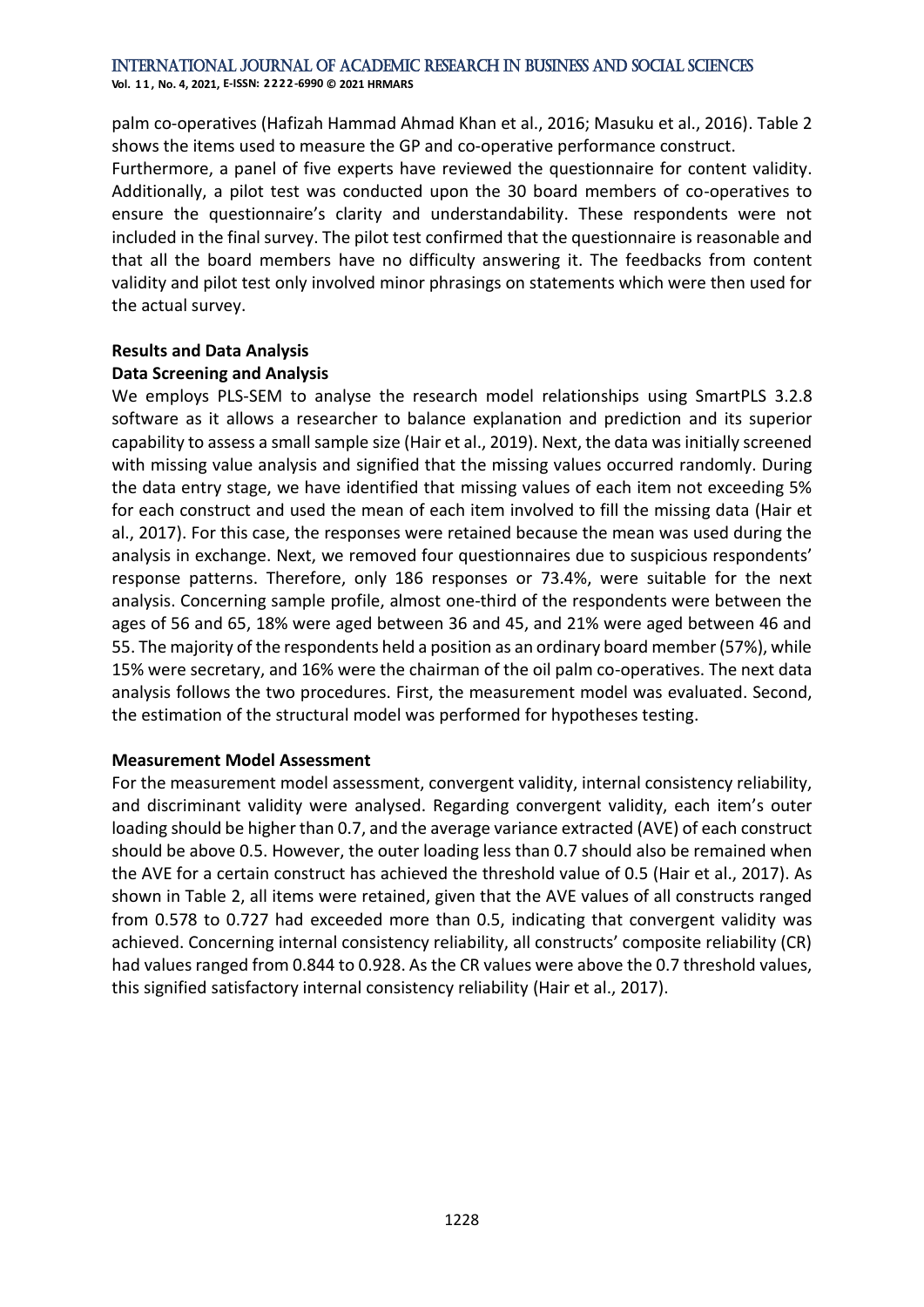**Vol. 1 1 , No. 4, 2021, E-ISSN: 2222-6990 © 2021 HRMARS**

#### **Table 2**

*Results of outer loadings, CA, CR and AVE for all the constructs* 

| <b>Items Code</b>           | <b>Items</b>                                       | <b>Loadings</b> | <b>CR</b> | <b>AVE</b> |
|-----------------------------|----------------------------------------------------|-----------------|-----------|------------|
|                             | <b>Co-operative Governance Practices (GP)</b>      |                 | 0.917     | 0.503      |
|                             | Auditing and control (AUD)                         | 0.846           | 0.888     | 0.727      |
| AUD1                        | The co-operative maintains an objective and        | 0.835           |           |            |
|                             | professional. relationship among auditors, board   |                 |           |            |
|                             | members and the management.                        |                 |           |            |
| AUD <sub>2</sub>            | Internal auditing is carried out periodically.     | 0.857           |           |            |
| AUD3                        | The co-operative always made known the external    | 0.865           |           |            |
|                             | audit's outcome to the members.                    |                 |           |            |
| Management (MAN)            |                                                    | 0.897           | 0.844     | 0.578      |
| MAN1                        | The co-operative has effective procedures to       | 0.777           |           |            |
|                             | handle complaints from members and other           |                 |           |            |
|                             | stakeholders.                                      |                 |           |            |
| MAN <sub>2</sub>            | The co-operative consistently sends CBM for        | 0.741           |           |            |
|                             | courses to acquire the necessary knowledge.        |                 |           |            |
|                             |                                                    |                 |           |            |
| MAN3                        | The election of CBM based on their relevant        | 0.853           |           |            |
|                             | experiences.                                       |                 |           |            |
| MAN4                        | The co-operative has a clear vision and mission to | 0.657           |           |            |
|                             | chart its future.                                  |                 |           |            |
| <b>Responsibility (RES)</b> |                                                    | 0.884           | 0.883     | 0.654      |
| RES1                        | The Co-operative Board Member (CBM) meets the      | 0.822           |           |            |
|                             | set objectives in performing their duties.         |                 |           |            |
| RES2                        | The duties of the CBM is equally divided among     | 0.867           |           |            |
|                             | them.                                              |                 |           |            |
| RES3                        | The co-operative takes stern action against any    | 0.762           |           |            |
|                             | misconduct.                                        |                 |           |            |
| RES4                        | The CBM adheres to the Malaysia Co-operative       | 0.778           |           |            |
|                             | Societies Commission (MCSC) guidelines as well as  |                 |           |            |
|                             | the Co-operative Societies Act 1993 in governing   |                 |           |            |
|                             | the co-operative.                                  |                 |           |            |
|                             | <b>Co-operative Performance (PER)</b>              |                 | 0.928     | 0.648      |
| PER1                        | The revenue of the co-operative has increased      | 0.833           |           |            |
|                             | over the last three years.                         |                 |           |            |
| PER <sub>2</sub>            | The FFB sales done by the co-operative has         | 0.839           |           |            |
|                             | increased over the last three years.               |                 |           |            |
| PER3                        | The quality of the oil palm has improved over the  | 0.790           |           |            |
|                             | last two years.                                    |                 |           |            |
| PER4                        | The oil palm yield has improved over the last two  | 0.787           |           |            |
|                             | years.                                             |                 |           |            |
| PER <sub>6</sub>            | The co-operative encourages its members to have    | 0.668           |           |            |
|                             | financial savings regularly.                       |                 |           |            |
| PER7                        | In general, the income of the members has          | 0.841           |           |            |
|                             | increased after becoming members.                  |                 |           |            |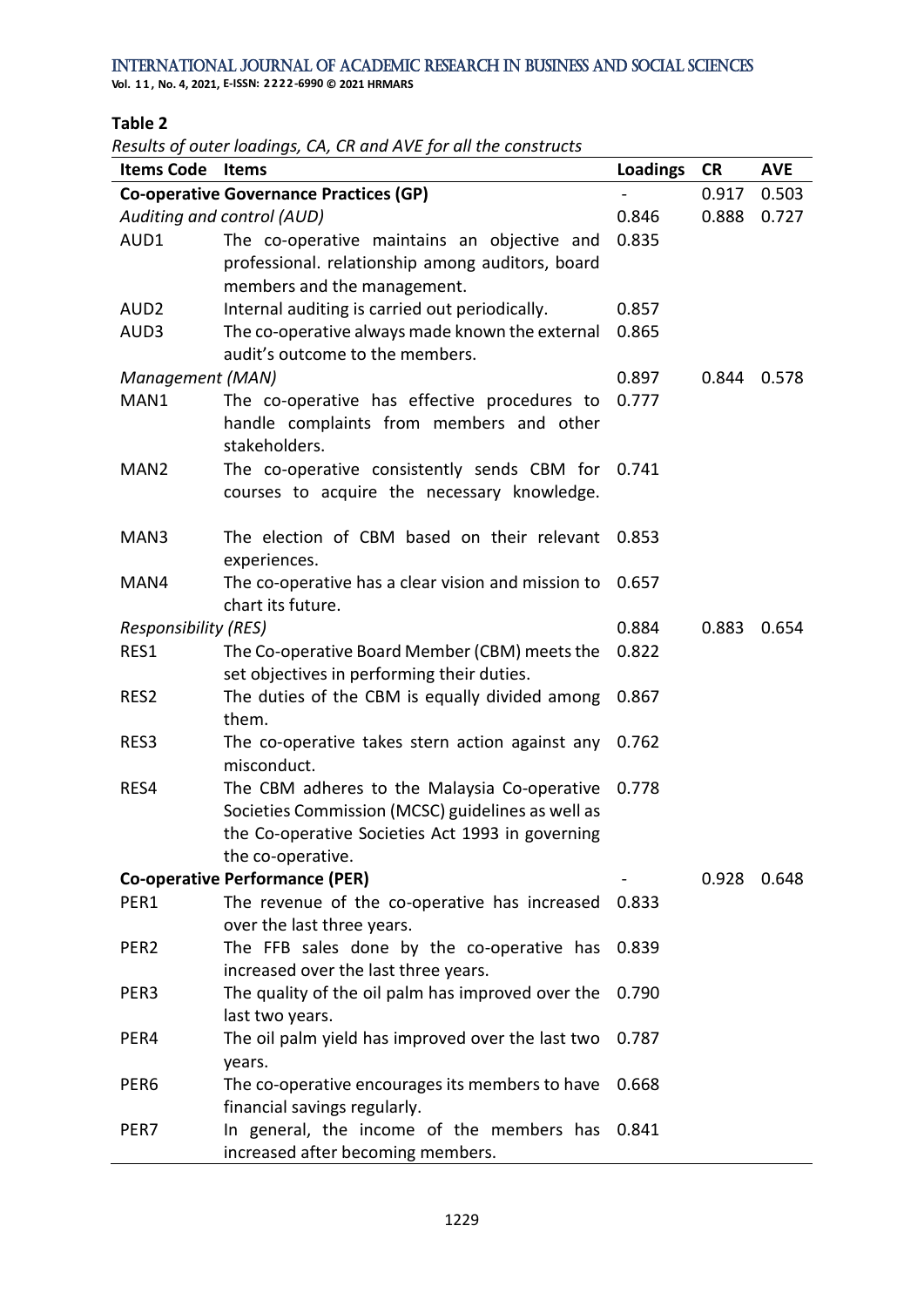**Vol. 1 1 , No. 4, 2021, E-ISSN: 2222-6990 © 2021 HRMARS**

| <b>Items Code</b> | <b>Items</b>                                           | Loadings CR | <b>AVE</b> |
|-------------------|--------------------------------------------------------|-------------|------------|
| PER8              | Overall, the performance of the co-operative has 0.859 |             |            |
|                   | improved over the last three years.                    |             |            |
|                   | Note - PER5 removed due to low loading (0.224)         |             |            |

The 'repeated indicator approach' is applied in this study for gauging second-order construct of GP because all the indicators of each dimension are presumed to be highly correlated to meet the research's objectives (Jarvis et al., 2003; Sarstedt et al., 2019). Furthermore, GP indicators were exchangeable, and the elimination of an indicator would not alter the relevant construct's content (Jarvis et al., 2003). Following Sarstedt et al. (2019) guidelines, the reliability and validity results for second-order GP assessment has significantly been established, as shown in Figure 1. The measurement model's assessment presented in Table 2 confirms that convergent validity, AVE, CA, and CR requirements are met for all the first and second-order constructs of GP and co-operative performance.



**Fig. 1.** *Model's diagram shows loadings and AVE values*

Discriminant validity is often evaluated using three approaches, namely cross-loadings, Fornell and Larcker (1981), and Heterotrait-Monotrait Ratio of Correlation (HTMT) criterion. However, it is posited that HTMT has superior performance compared to other two approaches (Henseler et al., 2015). Following Henseler et al.'s (2015) suggestion, HTMT criterion was performed to assess discriminant validity and all the HTMT values were less or equal to the threshold value of 0.90, as shown in Table 3. Thus, the results confirmed that this measurement model had no discriminant validity issue.

| <b>HTMT Criterion</b> |  |
|-----------------------|--|
| Table 3               |  |

| .               |                          |                 |                              |  |  |
|-----------------|--------------------------|-----------------|------------------------------|--|--|
| <b>AUD</b>      | <b>MAN</b>               | <b>PER</b>      | <b>RES</b>                   |  |  |
| $\qquad \qquad$ | $\overline{\phantom{a}}$ | -               | $\overline{\phantom{0}}$     |  |  |
| 0.832           | $\overline{\phantom{0}}$ | -               | $\overline{\phantom{0}}$     |  |  |
| 0.606           | 0.692                    | $\qquad \qquad$ | $\qquad \qquad \blacksquare$ |  |  |
| 0.764           | 0.900                    | 0.610           | $\overline{\phantom{0}}$     |  |  |
|                 |                          |                 |                              |  |  |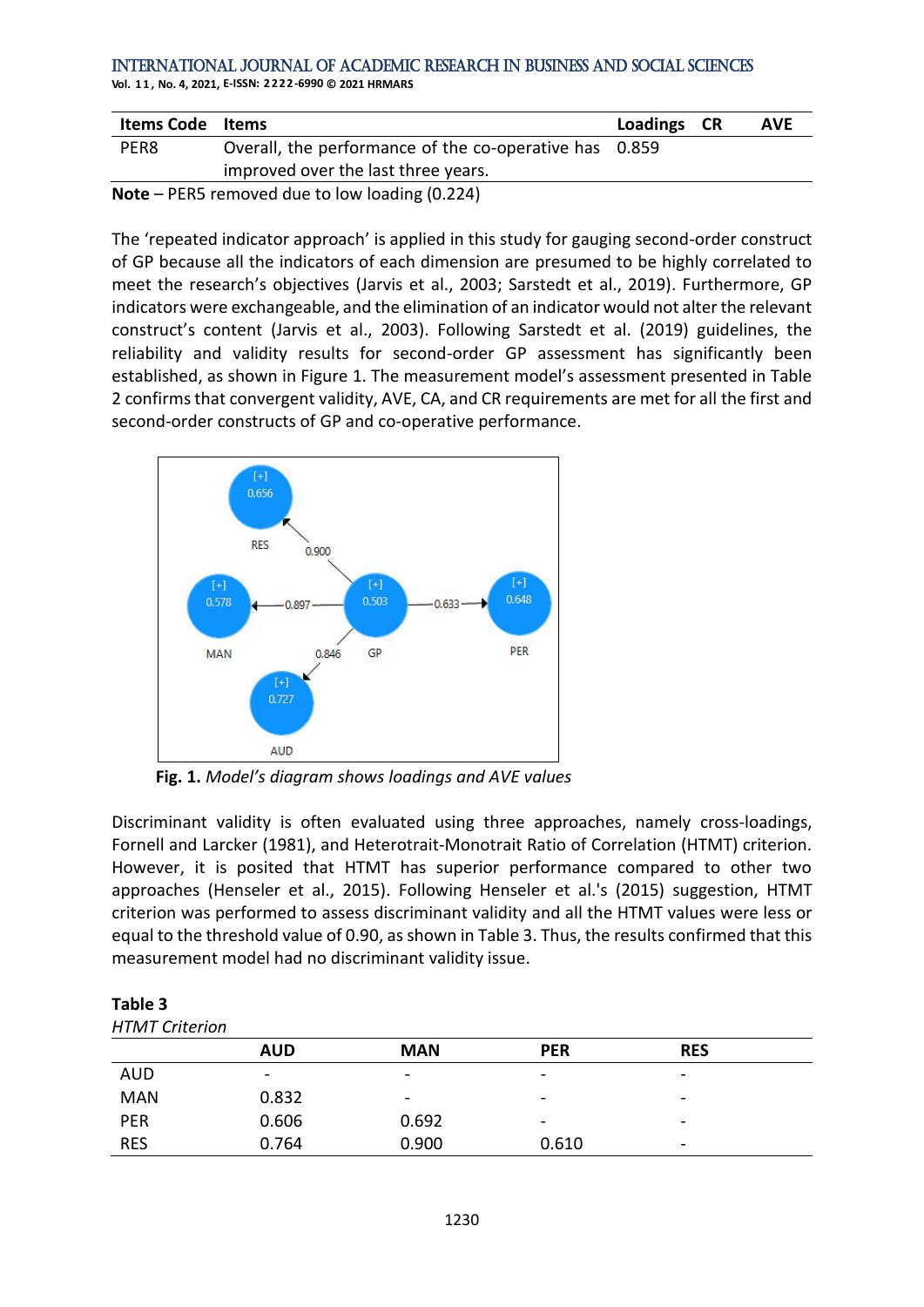#### International Journal of Academic Research in Business and Social Sciences **Vol. 1 1 , No. 4, 2021, E-ISSN: 2222-6990 © 2021 HRMARS**

Common methods variance (CMV) is introduced in the study, given the usage of a single informant data source (Podsakoff et al., 2003). The presence of CMV is indicated by the model's inability to achieve discriminant validity (Kline, 2013). However, we affirmed that our results had achieved satisfactory discriminant validity. This study also assessed CMV by ensuring the inner VIF values lower than 3.3, indicating the model not affected by pathological collinearity and CMV issue (Kock, 2015). Thus, CMV and lateral multicollinearity issue was not a concern in this study because all the inner VIF values were lower than 3.3, as depicted in Table 4.

# **Table 4**

*Inner VIF Values for Lateral Collinearity Assessment*

|            | <b>AUD</b> | <b>MAN</b> | <b>PER</b> | <b>RES</b> |
|------------|------------|------------|------------|------------|
| <b>AUD</b> |            |            | 1.904      |            |
| MAN        |            |            | 2.384      |            |
| <b>PER</b> |            |            |            |            |
| <b>RES</b> |            |            | 2.286      |            |

Two criteria were used to test the first hypothesis; outer loadings of all the first-order constructs (each of GP dimensions) on the second-order construct (see Table 2) and correlation coefficients among the dimensions presented in Table 5. The loadings of firstorder constructs (RES, MAN, and AUD) ranged between 0.846 and 0.900, with 50% AVE of second-order construct GP (refer to Table 2). Also, the correlations coefficients among the GP dimensions ranged between 0.628 and 0.717 (refer to Table 5), which the majority of them are higher than 0.5, represents the strong associations and interdependency (Cohen, 1988). Thus, Hypothesis 1 (H1) is decisively supported, affirming that all dimensions (AUD, MAN, and RES) corresponding with each other.

#### **Table 5**

*Correlation coefficients among GP dimensions*

|            | ,,<br><b>AUD</b> | <b>MAN</b> | <b>RES</b> |  |
|------------|------------------|------------|------------|--|
| <b>AUD</b> | 1.000            |            |            |  |
| <b>MAN</b> | 0.654            | 1.000      |            |  |
| <b>RES</b> | 0.628            | 0.717      | 1.000      |  |

# **Structural Model Assessment**

After the measurement model assessment, the goodness of fit measures was first assessed by referring to a standardised root mean square residual (SRMR) value. The SRMR value of 0.07 was obtained, signifying a good fit as it is less than or equal to 0.08 (Hu & Bentler, 1998). The next stage is to assess the structural model and test the proposed hypotheses. A consistent bootstrapping was applied using 5,000 bootstrap samples to derive a 95% biascorrected bootstrap confidence interval.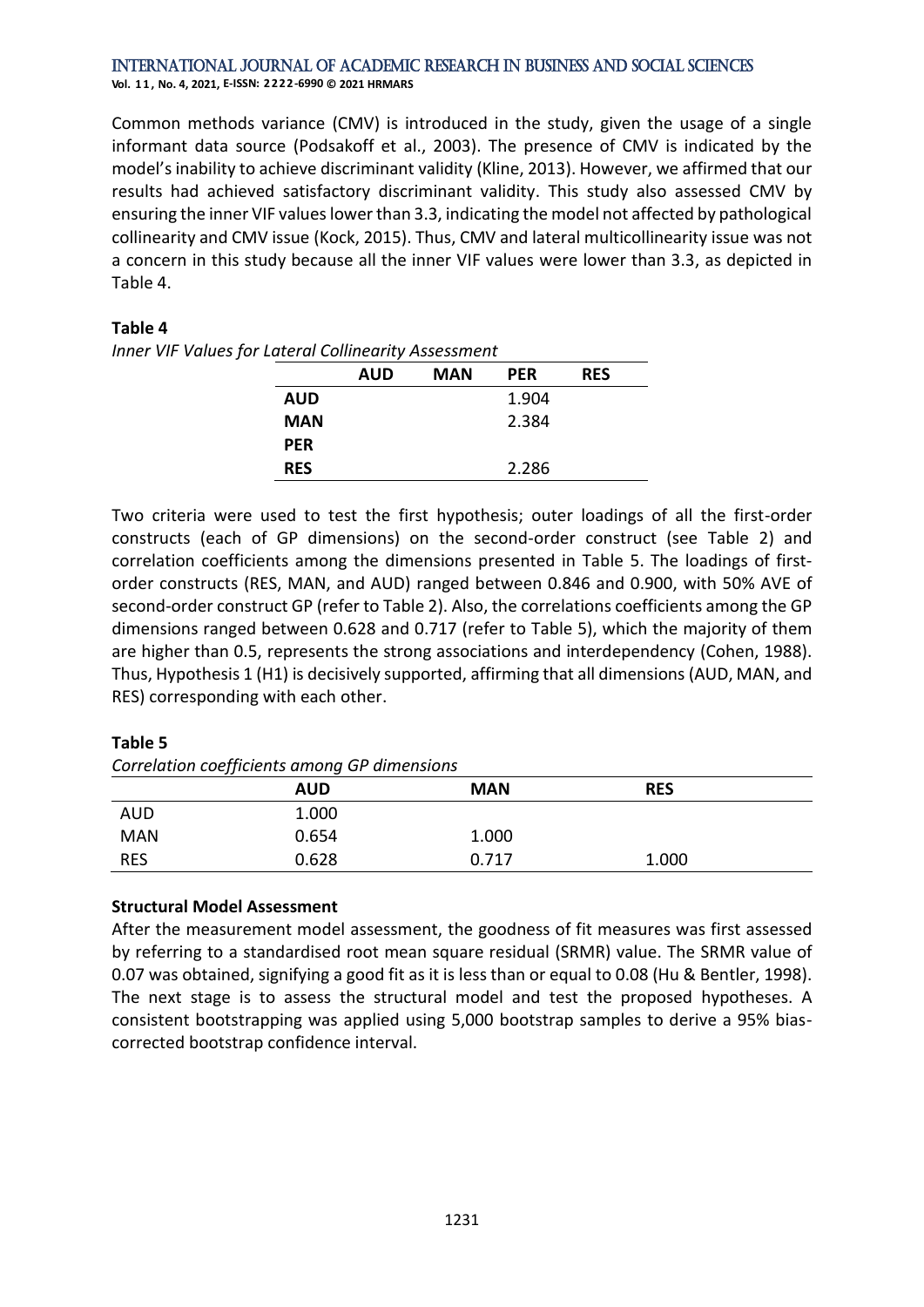International Journal of Academic Research in Business and Social Sciences **Vol. 1 1 , No. 4, 2021, E-ISSN: 2222-6990 © 2021 HRMARS**

| $\cdot$ , $\cdot$<br><b>Hypotheses</b> | Std.        | Std.  | t<br>$\sim$ | p-   | Confidence | <b>Interval</b> | $R^2$ | <b>Decision</b> |
|----------------------------------------|-------------|-------|-------------|------|------------|-----------------|-------|-----------------|
|                                        | <b>Beta</b> | Error | value       | valu | <b>BC</b>  |                 |       |                 |
|                                        |             |       |             | е    | LL         | UL              |       |                 |
| $H2:GP \rightarrow PER$                | 0.63        | 0.04  | 12.82       | 0.00 | 0.541      | 0.704           | 0.40  | Supporte        |
|                                        | 3           | 9     |             | 0    |            |                 | 1     | d               |
| $H2a$ : RES -> PER                     | 0.18        | 0.08  | 2.194       | 0.01 | 0.045      | 0.319           |       | Supporte        |
|                                        | 4           | 4     |             | 4    |            |                 |       | d               |
| H2b:<br><b>MAN</b>                     | $-> 0.31$   | 0.09  | 3.353       | 0.00 | 0.158      | 0.466           |       | Supporte        |
| <b>PER</b>                             | 5           | 4     |             | 0    |            |                 |       | d               |
| $H2c$ : AUD -> PER                     | 0.22        | 0.07  | 3.031       | 0.00 | 0.097      | 0.339           |       | Supporte        |
|                                        | 4           | 4     |             |      |            |                 |       | d               |

**Table 6**

*Hypotheses Testing*

Note: One-tailed test

\*p-value<0.05, \*\*p<0.01, \*\*\*p<0.001.

BC = bias corrected, UL = Upper level (5%), LL = Lower Level (95%).

We proposed hypotheses (H2a, H2b and H2c) between the first-order constructs of GP to the co-operative performance separately, and Hypothesis 2 (H2) is recommended to assess the relationship between the second-order construct of GP to co-operative performance. Table 6 summarises the results of the hypotheses testing, revealing that the four structural paths have unique, satisfactory levels of significance and all the hypotheses underlying the model were supported. All four relationships were found to have *t*-values of more than 1.645. Consequently, the results obtained for the validated hypotheses confirmed the positive and significant effects ( $p < 0.01$ ) for H2, H2b and H2c. In the case of H2a, the positive and significant effects were also verified, although at a different level of significance (*p* < 0.05). The path coefficients analysis depicted that GP had the strongest positive and significant effect on co-operative performance (*β* = 0.633, *t* = 12.827). While responsibility dimension (RES) had a minor effect on performance (*β* = 0.184, *t* = 2.194), similarly auditing and control (AUD) had a less intense but still positively and significantly influenced on co-operative performance (*β* = 0.224, *t* = 3.31) and management dimension (MAN) had a slightly high effect (*β* = 0.315, *t* = 3.353) compared to other two dimensions. Furthermore, the confidence interval values do not straddle between a 0, indicating the existence of significant results (Ramayah et al., 2019). Importantly, when the co-operative is implementing GP holistically, it has the highest *t*-value and strongest effect on co-operative performance (*β* = 0.633, *t*-value = 12.827). The  $R^2$  value of 0.401, which explained that 40.1% of the variance in performance is above the 0.26 threshold value, thus indicating a reasonable and substantial model, as suggested by Cohen (1988).

# **Discussion**

This study reveals the importance of the holistic adoption and parsimonious GP model in predicting performance in the context of oil palm co-operatives. The results show that complementing and corroborating all the GP dimensions by the co-operative in an equal and comprehensive nature is utmost necessary (supporting H1). It implies that the synergistic relationship between GP dimensions is crucial, which are valuable for achieving greater cooperative performance. The results provide further confirmation on the holistic implementation of GP rather than the fragmented adoption of GP in co-operatives. When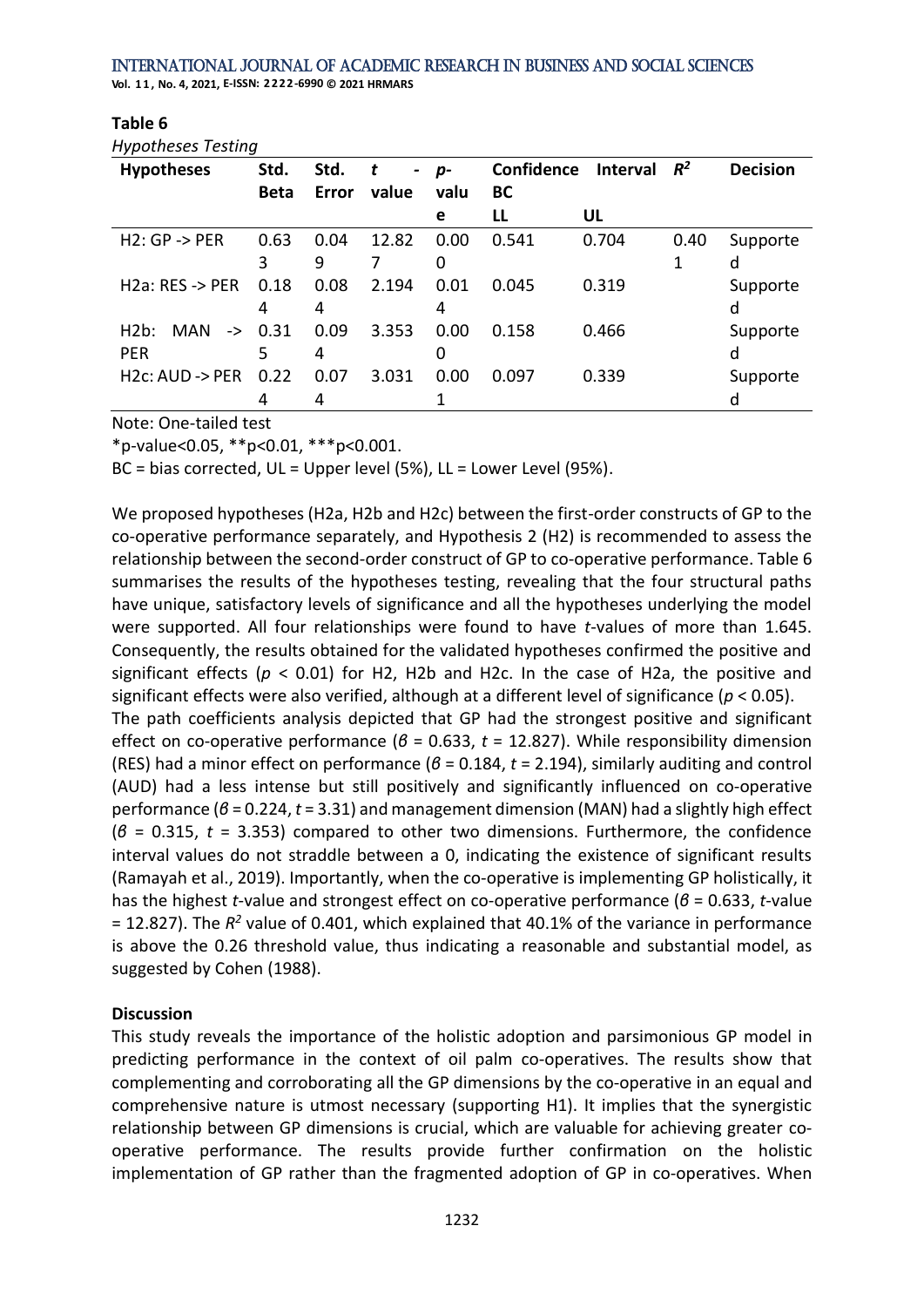**Vol. 1 1 , No. 4, 2021, E-ISSN: 2222-6990 © 2021 HRMARS**

members support the holistic adoption of GP, the objectives of satisfying its members' needs and profitability could be attained, leading to the increment in member's equity. Furthermore, a result of holistic GP will lead to co-operatives'sustainable growth over lengthy periods by obtaining higher advantages in new strategic investment and business expansion result from the implementation of holistic GP. This finding coincides with Kyazze et al. (2017), who highlighted the importance of GP towards various business performances. Thus, cooperatives should simultaneously consolidate and implement all the GP dimensions, rather than picking up one practice over others. Importantly, this study conveys a message that the partial adoption of GP may fail to enhance co-operatives' ultimate performance.

Given that the agricultural co-operatives' members have numerous roles, namely owners, growers, buyers, sellers, controllers, and workers, these diverse roles may also have different objectives and conflicting interests that could lead managers to adopt opportunistic behaviour that does not benefit the co-operative members (Arcas-Lario et al., 2014). As grounded by agency theory, a divergence of objectives will lead to principal-agent conflicts and high agency costs. This could be mitigated when the implementation of GP will control the opportunistic and self-interest behaviours of co-operative members, board of directors and professional managers through auditing and control mechanism (H2c is supported). Thus, co-operatives must rely on auditing and control mechanism to avoid agency problems (Arcas-Lario et al., 2014). This sentiment supports H2c that emphasised the auditing and control mechanism can be employed, which include the provision of incentives, independence of the external and internal audit committee, frequency of board meeting and financial reporting disclosure to ensure the principal's interest is secured and subsequently enhancing the business performance, as postulated by Halim et al. (2017). Consequently, the dimension of audit and control is proven as the critical practices towards greater transparency and accountability, which the board members must know and fully understand in line with the cooperative governing policies (Héroux & Roussy, 2020; SKM, 2015). Consistent with a suggestion by Héroux & Roussy (2020), it depicts that compliance with governance regulations can help organisations enhance better control and accountability.

Interestingly, the first-order constructs of GP demonstrated consistent effects on cooperative performance. The result supports the notion that GP focuses on the board members' responsibility as a critical dimension that influences co-operative performance. This dimension consists of indicators that relevant to portray the obligations of board members in fulfilling the co-operative's objectives (supporting H2a). Further, the finding supports H2b, indicating that board members who have a strategic vision and mission will guide the co-operative's future direction and positively influence the co-operative performance (ArgÜden, 2016; Saleh & Hamzah, 2017). Also, adherence to the guidelines and regulations is crucial in co-operative governance as it will also contribute to its performance. This present study also extends the findings of Nurhazani et al. (2016) by comparing the implementation of GP within different types of co-operatives and estimating the GP as a second-order construct, demonstrating the synergistic effects of all the three dimensions on co-operative performance. This finding is in line with Willems et al. (2012), who implied that devoting in GP dimensions simultaneously would lead to exceptional results and better governance quality rather than emphasising one dimension of practice at once or combining them a single score. Concisely, our results find a positive and significant relationship between GP and co-operative performance and offer evidence that three dimensions of GP, namely responsibility, management and audit and control is important for co-operative performance.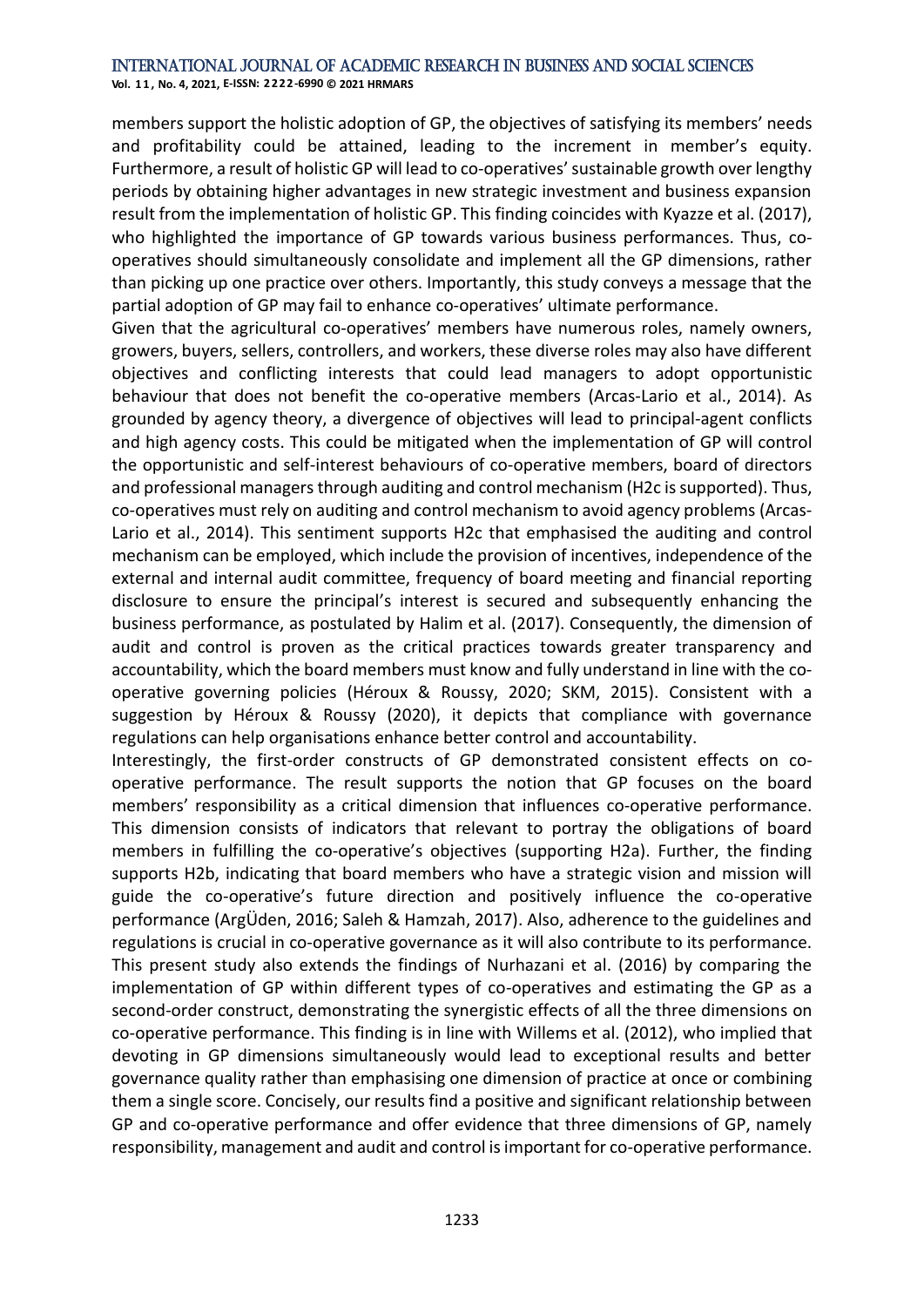**Vol. 1 1 , No. 4, 2021, E-ISSN: 2222-6990 © 2021 HRMARS**

#### **Contributions of the Study**

## **Theoretical Contribution**

The present study subsidises the body of knowledge by confirming that co-operative governance is a good predictor of co-operative performance and suggests a parsimonious GP model in the oil palm co-operative context. It demonstrates a positive association among the dimensions of GP in oil palm co-operatives. From the agency theory point of view, it demonstrates the mutually collaborative practices of co-operative governance and supports the notion that agency costs are lower in businesses with a higher GP level due to enhanced stakeholders' confidence. This notion resonates in the context of co-operative, as its members would most likely invest and participate in the co-operatives with strong implementation of GP, as such the co-operatives have greater support in terms of financial and non-financial assistance in comparison with other co-operatives that have lower GP. Thus, a positive and significant relationship between GP and co-operative performance is expected. Importantly, we imply that the variance of GP has different effects on co-operative performance, and the correlation between both first and second-order constructs might be different based on the domain of the study. Further, a contribution of this study is the identification of specific GP and performance measures that could fit business organisations with distinct characteristics such as oil palm co-operatives. Therefore, this study offers evidence that GP can be a decisive factor in understanding how it leads to performance, specifically in co-operatives with unique ownership and governance structures.

## **Practical Contributions**

The statistical analysis results provide essential insights for policymakers and co-operative's managers. First, the strong associations among the GP as a second-order construct will shed new light and as a basis for a policy framework that encourages co-operatives to implement GP comprehensively and simultaneously to ensure the excellent benefits of sound GP. The practices should not be considered as fragmented practices; instead, they are complementing and interdependence with other dimensions. Thus, co-operatives should implement GP holistically to improve their performance. Second, the implementation of GP and the cooperative performance measures should be analysed and adapted according to their specific domain to avoid their incompatibility with the business strategy. In other words, they must be tailored depending on the specific types and context of the co-operatives. Third, to enhance the oil palm co-operative performance; besides the initiatives of implementing GP comprehensively, the oil palm co-operatives should consider other strategies such as automation and mechanisation implementation, and enhancement of agricultural extension services in response to the current competitive market with changing customer demand, climate change issues and global economic uncertainty. This would support oil palm cooperatives to augment their performance to a greater height.

# **Limitations and Suggestions for Future Research**

In conclusion, the present study demonstrates the parsimonious model of co-operative governance and the synergistic effect of three GP dimensions in the form of a second-order construct on co-operative performance. Even though the degrees of GP implementation within the co-operatives are slightly different, GP positively and significantly associates with co-operative performance. The more extensive the implementation of GP, the higher performance gained by the co-operatives, which will benefit the individual or independent agricultural producers, including the smallholders. In this regard, co-operative board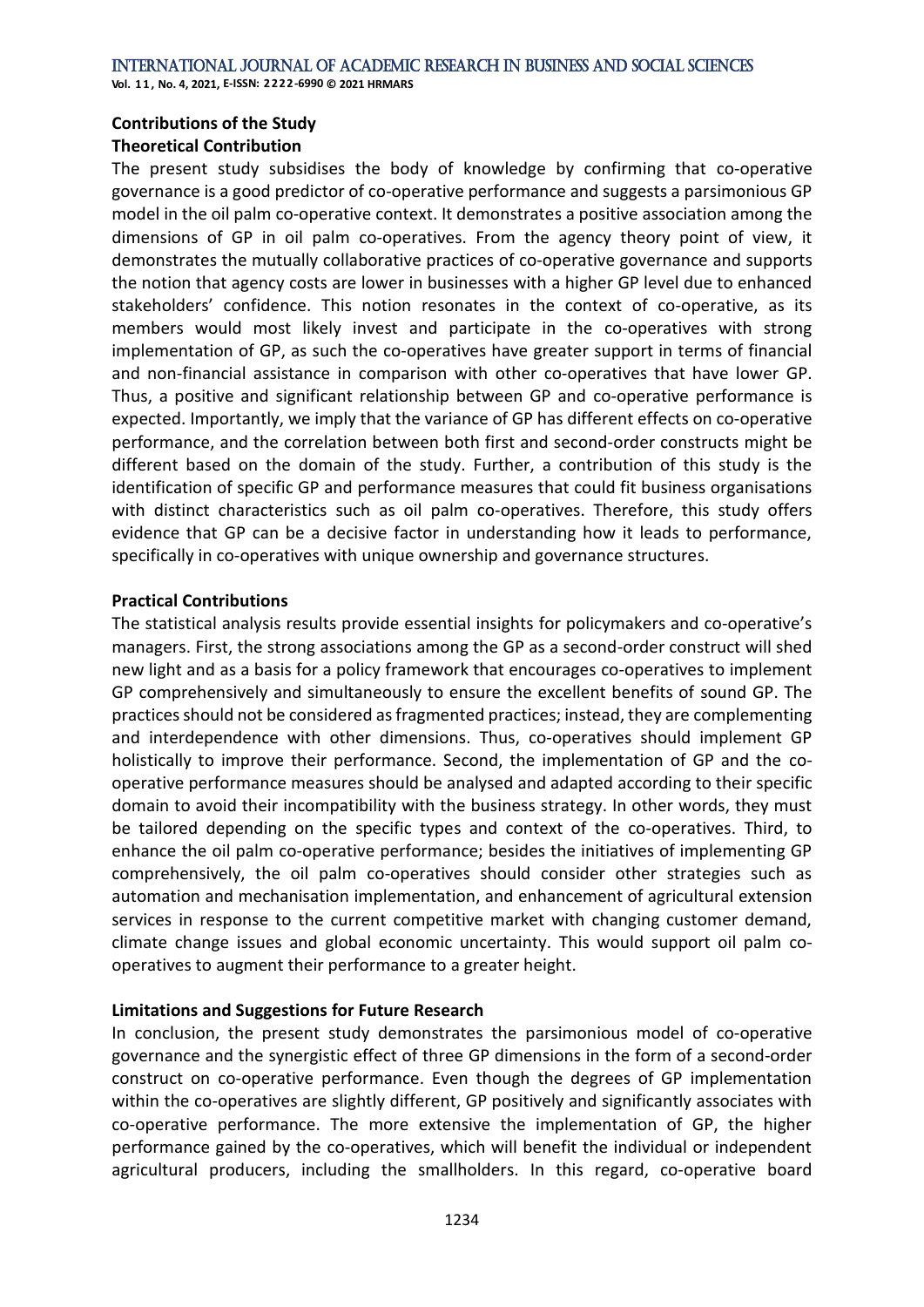**Vol. 1 1 , No. 4, 2021, E-ISSN: 2222-6990 © 2021 HRMARS**

members must effectively implement the GP that focuses on all these three dimensions, given that the effective, holistic, and simultaneous practices of governance will lead to greater cooperative performance.

It is vital to unveil the limitations inherent in this type of study. Firstly, GP is a long-term initiative, and its benefits could not be realised in the short term. Thus, as an alternative to the cross-sectional study, a longitudinal study could be considered to enhance the accuracy of the findings. Secondly, further investigations into other different types of co-operatives could be replicated and compared to determine whether the results can be generalised. Lastly, GP adoption in oil palm co-operatives might be supported by other collaborative strategies to cope with the constantly rising stakeholders' demands that future studies could be considered. Thus, more comprehensive insights will be produced.

#### **Notes:**

- 1. Oil Palm is scientifically known as Elaeis guineensis as an indigenous West Africa plant grown commercially in Malaysia since 1917 (Nambiappan et al., 2018).
- 2. Palm oil The oil derived from the fruits of the oil palm tree, including crude palm oil and palm kernel oil.

#### **References**

- Åberg, C., Bankewitz, M., & Knockaert, M. (2019). Service tasks of board of directors: A literature review and research agenda in an era of new governance practices. *European Management Journal*, *37*(5), 648–663. https://doi.org/10.1016/j.emj.2019.04.006
- Achim, M.-V., Borlea, S.-N., & Mare, C. (2015). Corporate governance and business performance: Evidence for the Romanian economy. *Journal of Business Economics and Management*, *17*(3), 458–474. https://doi.org/10.3846/16111699.2013.834841
- Ador, S. F., Siwar, C., & Ghazali, R. (2016). A review of palm oil impact on sustainability dimension: SPOC initiative for independent smallholders. *International Journal of Agriculture, Forestry and Plantation, 2*(feb.), 104–110.
- Aini, M. Y., Hafizah, H. A. K., Zuraini, Y., & Zaliha, H. (2014). Modelling the impact of strategic planning, structural capital, relational capital, members' participation, governance practices and human capital development on cooperatives' performance. *Journal of Business and Management (COES&RJ-JBM)*, *2*(2), 249–256.
- Arcas-Lario, N., Martín-Ugedo, J. F., & Mínguez-Verac, A. (2014). Farmers' satisfaction with fresh fruit and vegetable marketing Spanish cooperatives: An explanation from agency theory. *International Food and Agribusiness Management Review*, *17*(1), 127–146.
- ArgÜden, Y. (2016). Responsible Boards for a Sustainable Future. *The Handbook of Board Governance*, 597–638. https://doi.org/10.1002/9781119245445.ch30
- Begum, H., Siwar, C., Alam, L., Choy, E. A., Ishak, S., & Alam, A. S. A. F. (2018). Enhancing sustainability amongst oil palm smallholders in Malaysia. *International Journal of Agricultural Resources, Governance and Ecology*, *14*(1), 62. https://doi.org/10.1504/IJARGE.2018.10011894
- Benos, T., Kalogeras, N., Wetzels, M., de Ruyter, K., & Pennings, J. M. E. (2018). Harnessing a 'currency matrix' for performance measurement in cooperatives: A multi-phased study. *Sustainability (Switzerland)*, *10*(12), 4536. https://doi.org/10.3390/su10124536
- Birchall, J. (2017). *The governance of large co-operative businesses*. https://www.ica.coop/sites/default/files/publication-files/governancereport2017coops-ukfinalweb-1823508697.pdf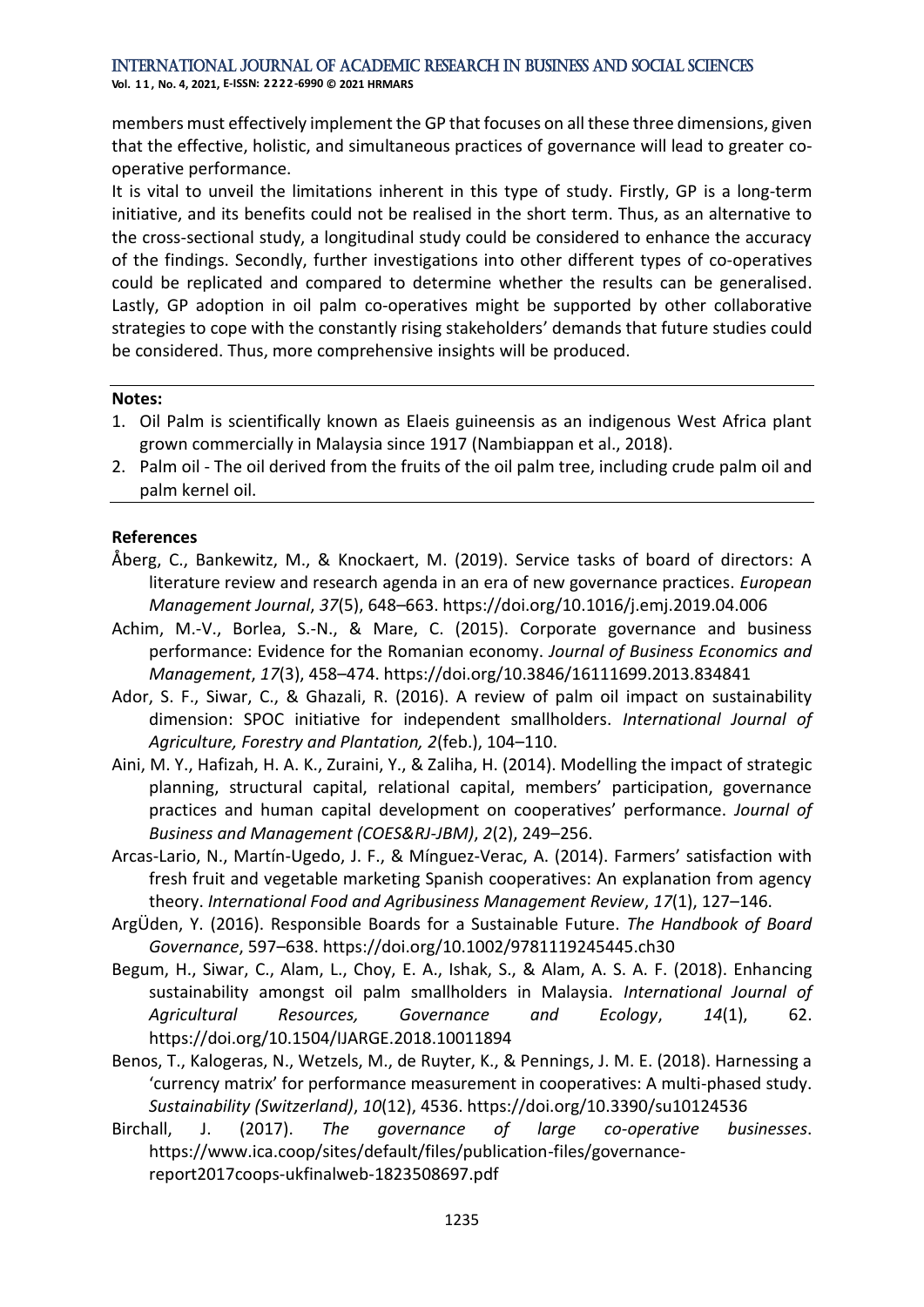**Vol. 1 1 , No. 4, 2021, E-ISSN: 2222-6990 © 2021 HRMARS**

- Bozec, R., & Dia, M. (2015). Governance practices and firm performance: Does shareholders' proximity to management matter? *International Journal of Disclosure and Governance*, *12*(3), 185–209. https://doi.org/10.1057/jdg.2014.3
- Chareonwongsak, K. (2017). Enhancing board motivation for competitive performance of Thailand's co-operatives. *Journal of Co-Operative Organization and Management*, *5*(1), 1–13. https://doi.org/10.1016/j.jcom.2017.01.001
- Cohen, J. (1988). Statistical power analysis for the behavioural science. In *Statistical Power Anaylsis for the Behavioural Science (2nd Edition)*.
- Franken, J., & Cook, M. L. (2013). Impact of board structure and process on cooperative performance. *Agricultural & Applied Economics Association's 2013 AAEA & CAES Joint Annual Meeting*, 1–35.
- Franken, J., & Cook, M. L. (2015). Informing measurement of cooperative performance. In *Interfirm Networks* (pp. 209–226). Springer International Publishing. https://doi.org/10.1007/978-3-319-10184-2\_11
- Franken, J., & Cook, M. L. (2019). Do corporate governance recommendations apply to U.S. agricultural cooperatives? *Sustainability*, *11*(19), 5321. https://doi.org/10.3390/su11195321
- Ghosh, S., & Ansari, J. (2018). Board characteristics and financial performance: Evidence from Indian cooperative banks. *Journal of Co-Operative Organization and Management*, *6*(2), 86–93. https://doi.org/10.1016/j.jcom.2018.06.005
- Grashuis, J. (2018). An exploratory study of ownership and governance interrelationships in traditional and hybrid farmer cooperatives. *Managerial and Decision Economics*, *39*(6), 664–673. https://doi.org/10.1002/mde.2936
- Grashuis, J., & Su, Y. (2019). A review of the empirical literature on farmer cooperatives: Performance, ownership, governance, finance, and member attitude. *Annals of Public and Cooperative Economics*, *90*(1), 77–102. https://doi.org/10.1111/apce.12205
- Khan, H. H. A., Yaacob, M. A., Abdullah, H., & Abu Bakar Ah, S. H. (2016). Factors affecting performance of co-operatives in Malaysia. In *International Journal of Productivity and Performance Management* (Vol. 65, Issue 5). http://dx.doi.org/10.1108/IJPPM-05-2014- 0077
- Hair, Hult, G. T. M., Ringle, C. M., & Sarstedt, M. (2017). A primer on partial least squares structural equation modeling (PLS-SEM). In *SAGE Publications, Inc.* (Vol. 38, Issue 2). https://doi.org/10.1080/1743727X.2015.1005806
- Hair, J. F., Sarstedt, M., & Ringle, C. M. (2019). Rethinking some of the rethinking of partial least squares. *European Journal of Marketing*, *53*(4), 566–584. https://doi.org/10.1108/EJM-10-2018-0665
- Halim, E. H., Mustika, G., Sari, R. N., Anugerah, R., & Mohd-Sanusi, Z. (2017). Corporate governance practices and financial performance: The mediating effect of risk management committee at manufacturing firms. *Journal of International Studies*, *10*(4), 272–289. https://doi.org/10.14254/2071-8330.2017/10-4/21
- Henseler, J., Ringle, C. M., & Sarstedt, M. (2015). A new criterion for assessing discriminant validity in variance-based structural equation modeling. *Journal of the Academy of Marketing Science*, *43*(1), 115–135. https://doi.org/10.1007/s11747-014-0403-8
- Héroux, S., & Roussy, M. (2020). Three cases of compliance with governance regulation: an organizational learning perspective. In *Journal of Management and Governance* (Vol. 24, Issue 2). Springer US. https://doi.org/10.1007/s10997-019-09468-y
- Hu, L., & Bentler, P. M. (1998). Fit Indices in Covariance Structure Modeling : Sensitivity to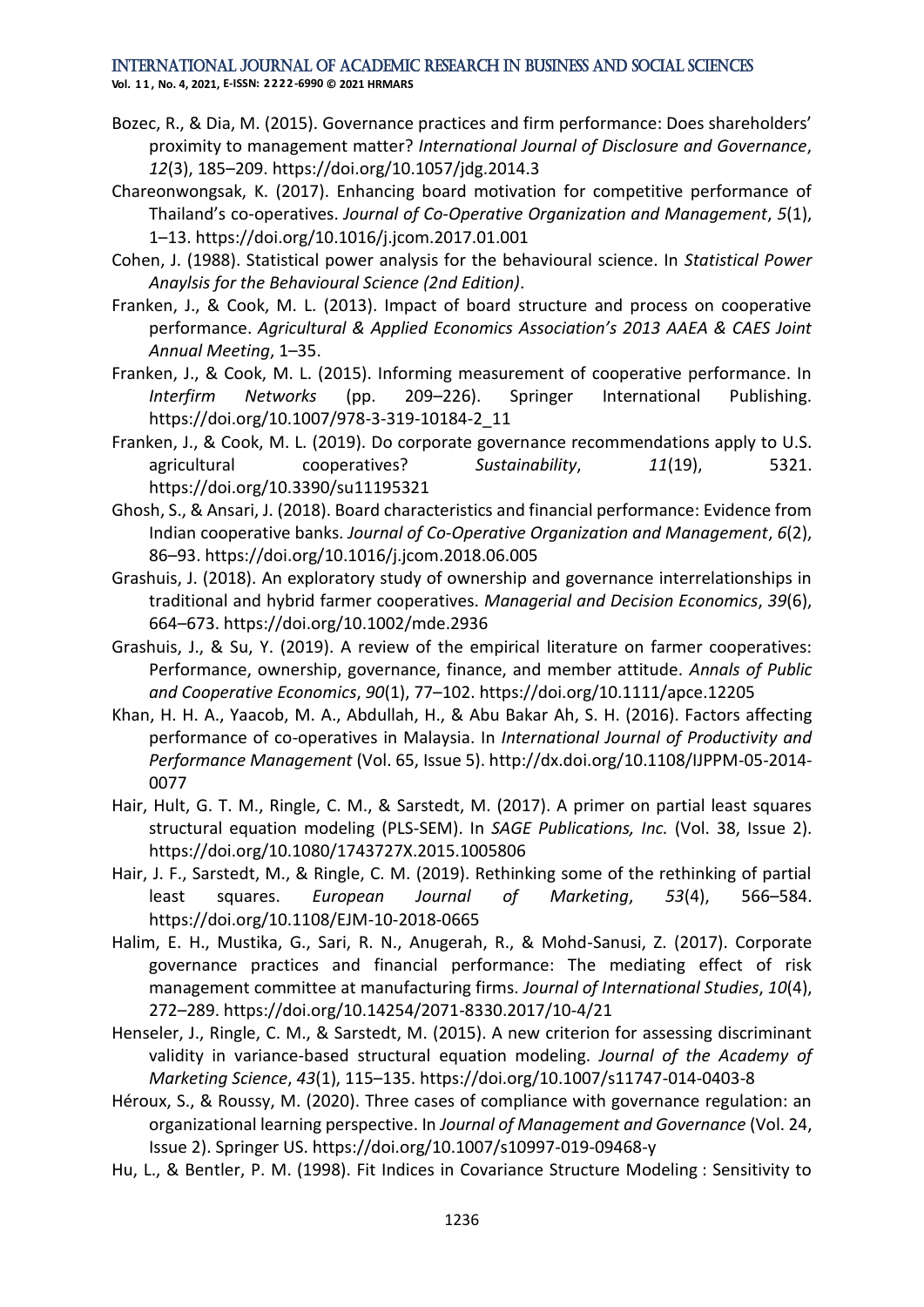**Vol. 1 1 , No. 4, 2021, E-ISSN: 2222-6990 © 2021 HRMARS**

Underparameterized Model Misspecification. *Psychological Methods*, *3*(4), 424–453. https://doi.org/10.1037/1082-989X.3.4.424

- Jarvis, C. B., MacKenzie, S. B., & Podsakoff, P. M. (2003). A critical review of construct indicators and measurement model misspecification in marketing and consumer research. *Journal of Consumer Research*, *30*(2), 199–218. https://doi.org/10.1086/376806
- Kari, F., & Othman, A. (2008). Enhancing co-operative movement to achieve Malaysia's development goals. *The Role of Co-Operatives in Sustaining Development and Fostering Social Responsibility*. https://doi.org/10.1109/RFIC.2003.1213898
- Kline, R. B. (2013). *Principles and Practice of Structural Equation Modeling* (D. A. Kenny (ed.); Vol. 3). The Guilford Press. https://www.cambridge.org/core/product/identifier/CBO9781107415324A009/type/b ook\_part
- Kock, N. (2015). Common method bias in PLS-SEM: A full collinearity assessment approach. *International Journal of E-Collaboration*, *11*(4), 1–10. https://doi.org/10.4018/ijec.2015100101
- Korent, D., Đunđek, I., & Čalopa, M. K. (2014). Corporate governance practices and firm performance measured by Croatian Corporate Governance Index (CCGI ® ). *Economic Research-Ekonomska Istraživanja*, *27*(1), 221–231. https://doi.org/10.1080/1331677X.2014.952109
- Kyazze, L. M., Nkote, I. N., & Wakaisuka-Isingoma, J. (2017). Cooperative governance and social performance of cooperative societies. *Cogent Business and Management*, *4*(1), 1– 14. https://doi.org/10.1080/23311975.2017.1284391
- Leviten-Reid, C., & Fairbairn, B. (2011). *Multi-stakeholder governance in cooperative organizations: Toward a new framework for research? 2*(2), 25–36. http://library.uniteddiversity.coop/Cooperatives/Multi-Stakeholder\_Co-ops/Multistakeholder\_Governance\_in\_Cooperative\_Organizations.pdf
- Martins, F. S., & Lucato, W. C. (2018). Structural production factors' impact on the financial performance of agribusiness cooperatives in Brazil. In *International Journal of Operations and Production Management* (Vol. 38, Issue 3). https://doi.org/10.1108/IJOPM-10-2015- 0637
- Maslinawati, M., Intan Waheedah, O., & Arun, M. (2013). Accountability issues and challenges: The scenario for Malaysian cooperative movement. *International Journal of Economics and Management Engineering*, *7*(6), 1503–1508. https://doi.org/scholar.waset.org/1999.10/1437
- Masuku, T. ., Masuku, M. ., & Mutangira, J. P. . (2016). Performance of multi-purpose cooperatives in the Shiselweni Region of Swaziland. *International Journal of Sustainable Agricultural Research*, *3*(4), 58–71.

https://doi.org/10.18488/journal.70/2016.3.4/70.4.58.71

- Ni Ketut, S. A. (2016). Cooperative performance measurement as an efforts in supporting microfinance institutions business development. *South East Asia Journal of Contemporary Business, Economics and Law*, *9*(4), 30–37.
- Nurhazani, M. S., Azlan, Z. A., & Kamarul Baharin, A. M. (2016). Investigating board of directors ' perceptions on corporate governance practice in cooperatives. *International Journal of Contemporary Applied Sciences*, *3*(1), 265–289. www.ijcas.net
- Podsakoff, P. M., MacKenzie, S. B., Lee, J.-Y., & Podsakoff, N. P. (2003). Common method biases in behavioral research: A critical review of the literature and recommended